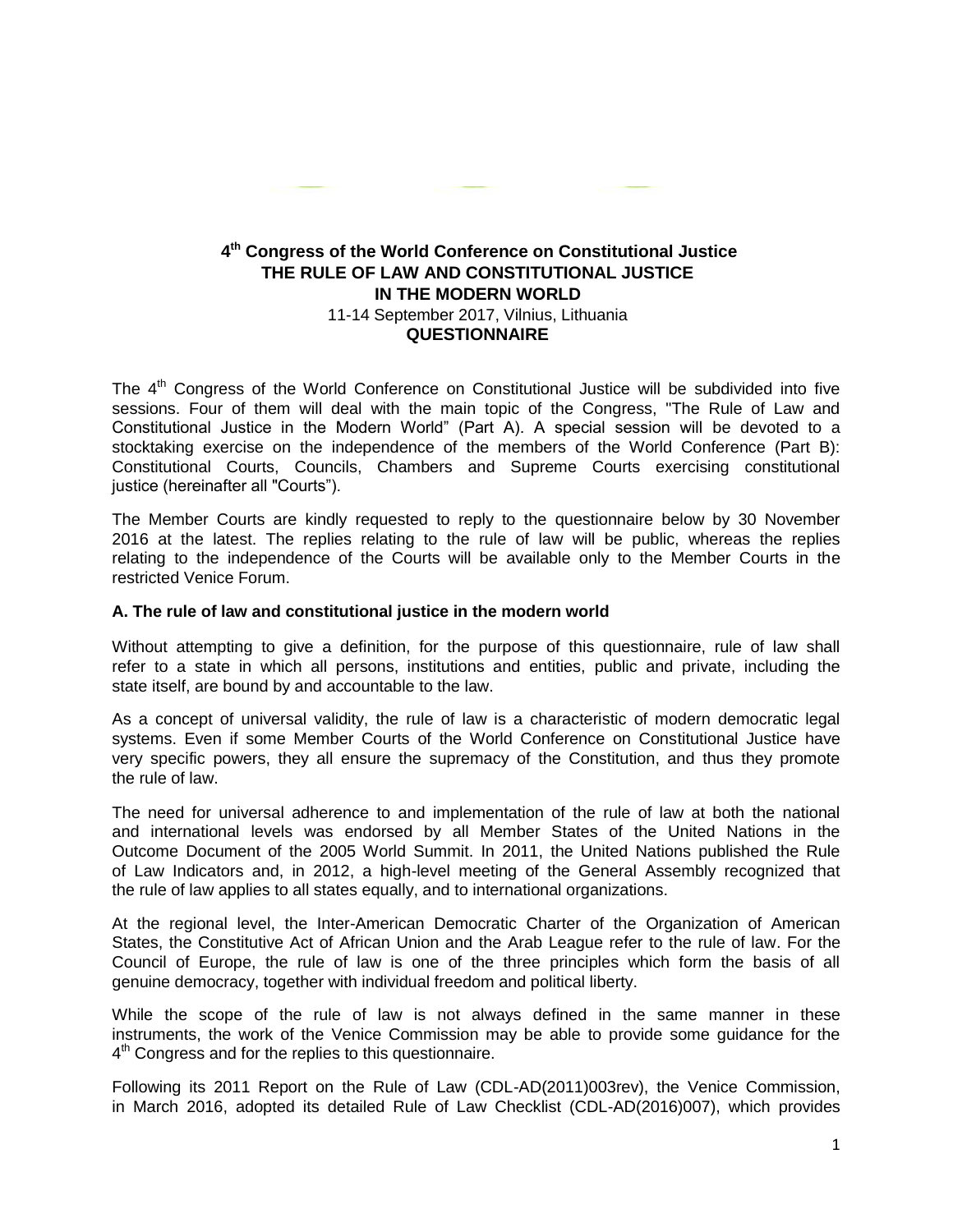an overview of the wide scope of the rule of law, *inter alia,* covering legality (supremacy of the law, relationship between international law and domestic law, law-making procedures, lawmaking powers of the executive, emergency situations, private actors in charge of public tasks), legal certainty (accessibility of legislation and court decisions, foreseeability, stability and consistency, legitimate expectations, non-retroactivity, *nulla poena sine lege, res judicata),* prevention of abuse of powers, equality in and before the law and non-discrimination, access to justice (independence and impartiality of the judiciary and judges, fair trial, including effectiveness of judicial decisions, autonomy of the prosecution service). These topics can help in order to identify elements which are part of the rule of law, even when they are used without an explicit reference to this principle.

In your replies to the questions below, please briefly present the case-law of your Court whenever applicable.

# **I. The different concepts of the rule of law**

 $\overline{\phantom{a}}$ 

### **1. What are the relevant sources of law (e.g. the Constitution, case-law, etc.) which establish the principle of the rule of law in the legal system of your country?**

Under the Constitution of Bosnia and Herzegovina, Bosnia and Herzegovina<sup>1</sup> shall be a democratic state, which shall operate under the rule of law and based on free and democratic elections. The principle of the rule of law is determined in Article I(2) of the Constitution of Bosnia and Herzegovina as one of the fundamental values and it constitutes grounds for its interpretation.

# **2. How is the principle of the rule of law interpreted in your country? Are there different concepts of the rule of law: formal, substantive or other?**

The Constitution of Bosnia and Herzegovina in its original text in English language utilizes the Anglo-Saxon term "rule of law" which entails an introduction of the principle of the rule of law. However, in practice, this term is understood much broader in its Bosnian, and thus also continental European context. The Constitutional Court of Bosnia and Herzegovina interprets and refers to the principle of the rule of law in different ways both in its formal and substantive sense.

# **3. Are there specific fields of law in which your Court ensures respect for the rule of law (e.g. criminal law, electoral law, etc.)?**

The Constitutional Court of Bosnia and Herzegovina is entrusted with the classic constitutional jurisdictions such as: abstract (normative) and specific constitutionality control, deciding on disputes that arise between relevant levels of government or between institutions of Bosnia and Herzegovina, as well as the appellate jurisdiction. Moreover, the Constitutional Court resolves blockages in the decision-making process of the Parliamentary Assembly of Bosnia and Herzegovina arising when the majority of delegates belonging to one constituent peoples declares a specific decision destructive for the vital national interest of the constituent peoples in the House of Peoples, and the

<sup>1</sup> The Constitution of Bosnia and Herzegovina (i.e. Annex IV to the General Framework Agreement on Peace in Bosnia and Herzegovina (so called Dayton Peace Agreement) as agreed upon in Dayton, Ohio, USA on 21 November 1995 and signed in Paris, France on 14 December 1995) establishes that Bosnia and Herzegovina consists of the two Entities, the Federation of Bosnia and Herzegovina and the Republika Srpska, and additionally, by the International Arbitration Decision of 2000, the District Brčko is established as a unique administrative unit of local self-government under the sovereignty of Bosnia and Herzegovina.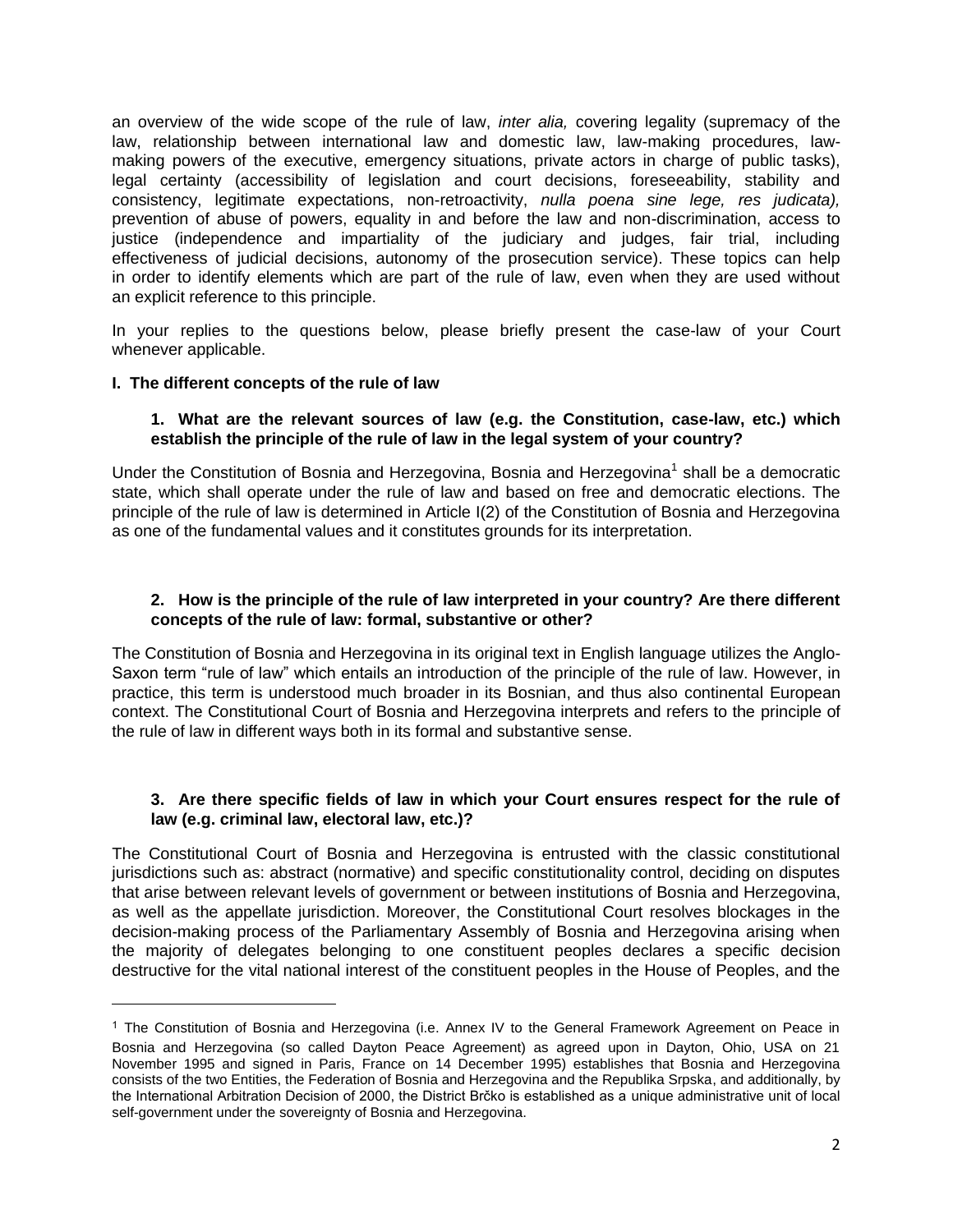majority of delegates from another constituent peoples disagree with such an assessment. The complete operation of the Constitutional Court of Bosnia and Herzegovina is aimed at protecting and promoting the rule of law. It may be said that the Constitutional Court, within the scope of its abstract jurisdiction (review of constitutionality) has given a very significant contribution to further constitutional and legal development in Bosnia and Herzegovina, especially when it comes to the strengthening of the functionality of the state and its constitutional system, legal certainty, rule of law and systematic protection of everyone without discrimination. When the rule of law is concerned, the different fields of law are represented in the case-law of the Constitutional Court, but a special emphasis cannot be placed on one in particular.

# **4. Is there case-law on the content of the principle of the rule of law? What are the core elements of this principle according to the case-law? Please provide relevant examples from case-law.**

Referring to the rule of law we actually refer to the specific legal principles which are determining the functioning of public authorities. Thus, **the principle of legal certainty** is laid down as one of the significant principles of the system of Bosnia and Herzegovina, which is set forth as an inseparable element of the rule of law by the Constitutional Court of Bosnia and Herzegovina as well. In connection with this principle, in the cases in which it considered the issue of different case-law of a court when it decides on the same factual and legal issue, the Constitutional Court took position that in principle, the case-law of courts and inconsistent application of substantive law in the same or similar cases might arise to a violation of the rule of law principle under Article I(2) of the Constitution of Bosnia and Herzegovina and the principle of legal certainty as an inseparable element of the rule of law (Decision No. *AP 1076/09*). In accordance with the case-law of the Constitutional Court, imprecision of the legal norm leads to the deprivation of the right to legal certainty. Thus, the Constitutional Court concluded that by the issuance of the High Judicial and Prosecutorial Council's decision ("the HJPC") in the disciplinary proceedings before the HJPC in which, due to inconsistent application of substantive law and imprecision of the legal norm, the appellants were denied the right to legal certainty as an element of the rule of law principle under Article I(2) of the Constitution of Bosnia and Herzegovina and the right to a fair trial has been violated (Decision on Admissibility and Merits No. *AP 4101/09*).

From the aspect of promoting the rule of law principle, it is necessary to point out to the cases relating to war damages. In the large number of these cases the appellants indicated the violation of the right to a fair trial because of the failure to enforce legally binding court decisions by which the compensation of damages occurred during the war activities in Bosnia and Herzegovina had been awarded. In these cases, the relevant laws practically impeded the enforcement of legally binding judicial decisions. The Constitutional Court, *inter alia*, emphasized that the court will not be considered "independent" under Article 6(1) of the European Convention if it requires and accepts a binding opinion of executive public authority since in that way "the court function would be subjected to the executive authority". The conclusion of the Constitutional Court in these cases was that there is a violation **of the right to an "independent court**", which is inseparable part of the right to a fair trial if the acts of legislative or executive authorities change the binding court decisions, thus also violating the principle of the rule of law under Article I(2) of the Constitution of Bosnia and Herzegovina (Decision No. *AP 703/04*). The issue of the rule of law in the context of **the independence of judiciary**, the Constitutional Court firstly considered on its own example, and then on the ordinary courts' example. Thus, in the Decision in the case No. *U 6/06,* the Constitutional Court reviewed the constitutionality of the Law on Salaries and Other Compensations in Judicial and Prosecutorial Institutions at the Level of Bosnia and Herzegovina by which the salaries of the Judges of the Constitutional Court had been established and reduced at the same time. The Constitutional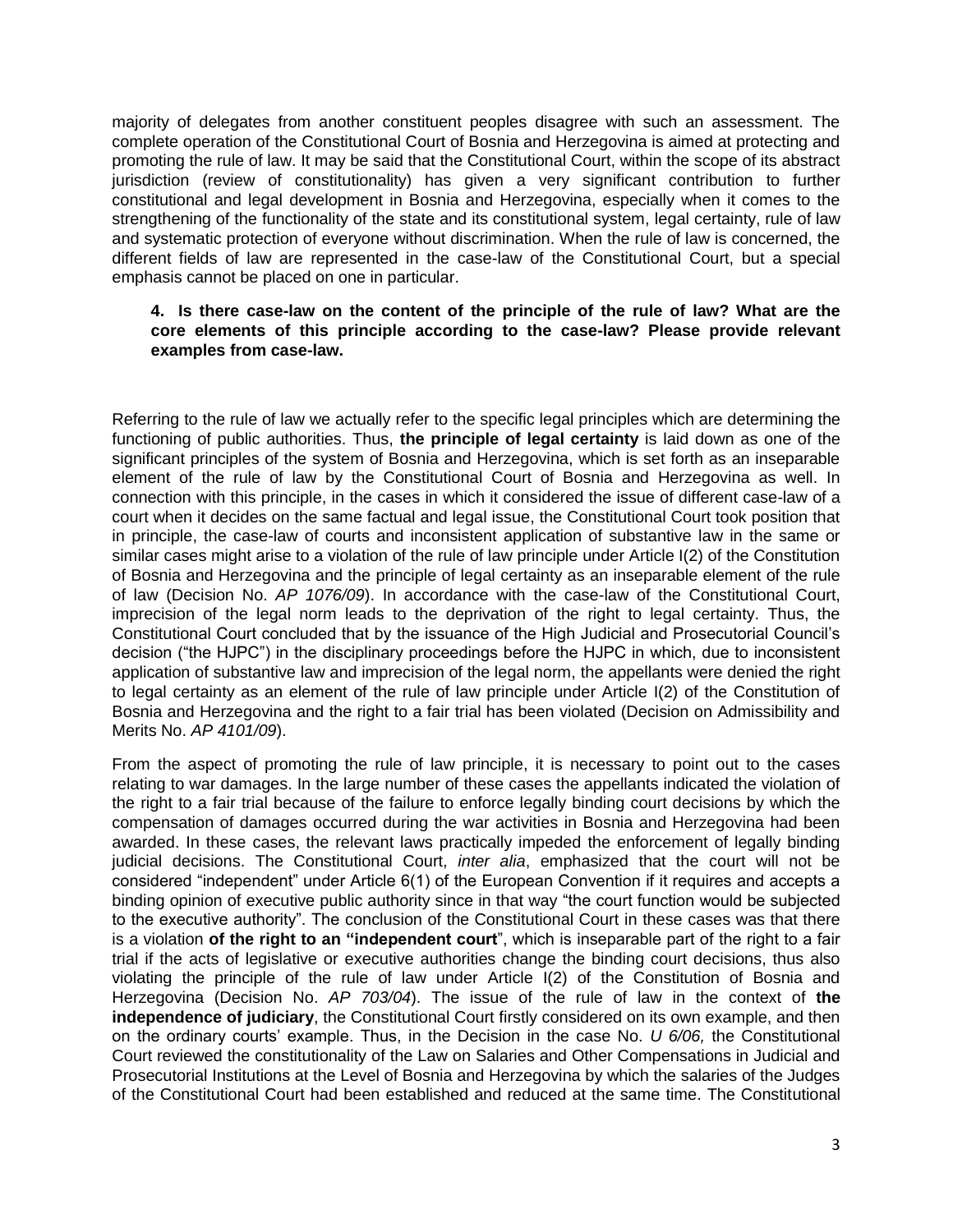Court, *inter alia*, underlined that the principle of the rule of law and the independence of judiciary, as its inseparable part, and, in particular, the principle of the separation of powers, by no means imply that the legislator cannot regulate the issues important for functioning of the state institutions, even when relating to the Constitutional Court. The Constitutional Court also emphasized that the independence of the Constitutional Court implies that it is governed by specific rules which are also imposed on the legislator; and these rules should therefore have a constitutional value. In the absence of constitutional laws, the Constitutional Court must be able to decide independently on its internal organization and functioning. In the Decision No. U 7/12 in which the Constitutional Court decided on the constitutionality of the provisions of the Law on Salaries and Other Compensations in Judicial and Prosecutorial Institutions at the Level of Bosnia and Herzegovina, the Constitutional Court has found that the relevant Law is incompatible with the provisions of Articles I(2) of the Constitution of Bosnia and Herzegovina as it violates the principle of independence of the judiciary as the fundamental guarantee of the rule of law. In this Decision, the Constitutional Court, *inter alia*, pointed out that taking into account the standards established by the international instruments, referred to by the applicant, relating to the status of judges and aimed at ensuring that the judicial system is at the highest level, and given the fact that the Constitutional Court has not found in the challenged Law any reasonable or objective justification for the differential treatment relating to the issue of the structure of earnings in question, nor has the legislator offered such justification in its reply to the request, the Constitutional Court is of the opinion that the challenged Law is disproportionate to the aim sought to be realized. In addition, the Constitutional Court concluded that the challenged Law is disproportionate to the European standards established with regard to the status of judges. The division of powers in the state as one of the fundamental principles of the rule of law is derived from the mentioned case-law. This is explicitly confirmed in the Decision of the Constitutional Court No. *AP 3208/06* which, in addition to the aforementioned also refers to **the legality** as one of the rule of law principles. In this Decision, the Constitutional Court emphasizes that judicial bodies, in terms of Article I(2) of the Constitution of Bosnia and Herzegovina, must act in accordance with law since that is one of basic principles of the rule of law as well as the principle of the separation of powers in the state.

The Constitutional Court dealt with the principle of **equality before the law** as an inseparable element of the rule of law in the case in which it reviewed the constitutionality of a provision of the Law on the Court of Bosnia and Herzegovina prescribing in general the situations in which the Court of Bosnia and Herzegovina, under certain conditions, shall have jurisdiction (Decision No. *U 16/08*). However, in addition to the above, it is important to note that the Constitutional Court concluded in this case, *inter alia*, that this provision allows meeting of the constitutionally stipulated obligation of the state to protect the sovereignty, territorial integrity, political independence, national security and international personality of Bosnia and Herzegovina, and the **meeting of these constitutional responsibilities** is one of the requirements of the rule of law principle in the democratic states.

# **5. Has the concept of the rule of law changed over time in case-law in your country? If so, please describe these changes referring to examples.**

No.

# **6. Does international law have an impact on the interpretation of the principle of the rule of law in your country?**

Article II(2) of the Constitution of Bosnia and Herzegovina provides for the rights and freedoms set forth in the European Convention for the Protection of Human Rights and Fundamental Freedoms and its Protocols shall apply directly in Bosnia and Herzegovina. These shall have priority over all other law. Furthermore, the Constitution of Bosnia and Herzegovina prescribes that the enjoyment of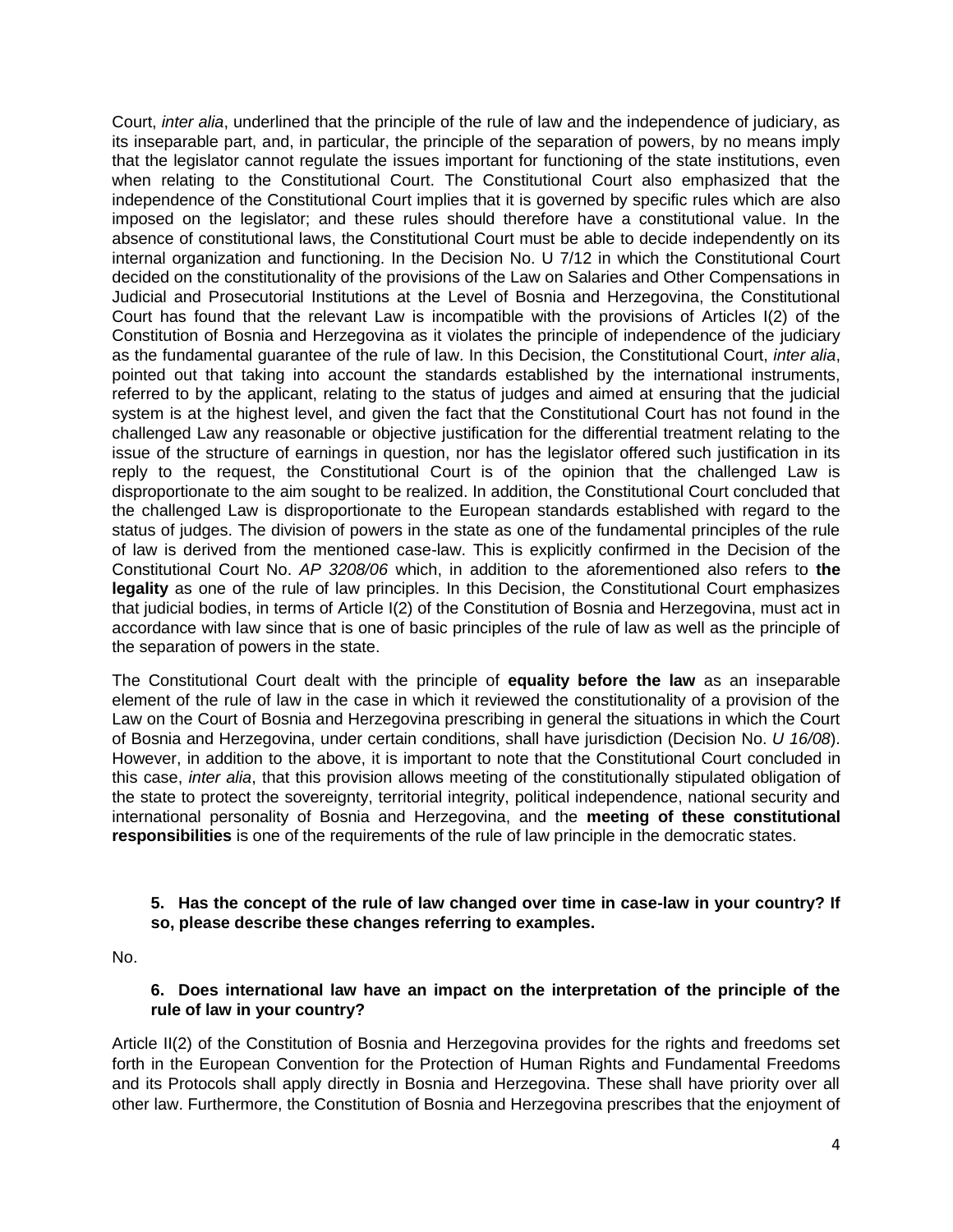the rights and freedoms provided for in the international agreements listed in Annex I to the Constitution of Bosnia and Herzegovina shall be secured to all persons in Bosnia and Herzegovina without discrimination on any ground set forth in Article II(4) of the Constitution of Bosnia and Herzegovina. Annex I to the Constitution of Bosnia and Herzegovina, under a title "Additional Human Rights Agreements to be Applied in Bosnia and Herzegovina" lists the following international agreements: 1948 Convention on the Prevention and Punishment of the Crime of Genocide; 1949 Geneva Conventions I-IV on the Protection of the Victims of War, and the 1977 Geneva Protocols I-II thereto; 1951 Convention relating to the Status of Refugees and the 1966 Protocol thereto; 1957 Convention on the Nationality of Married Women; 1961 Convention on the Reduction of Statelessness; 1965 International Convention on the Elimination of All Forms of Racial Discrimination; 1966 International Covenant on Civil and Political Rights and the 1966 and 1989 Optional Protocols thereto; 1966 Covenant on Economic, Social and Cultural Rights; 1979 Convention on the Elimination of All Forms of Discrimination against Women; 1984 Convention against Torture and Other Cruel, Inhuman or Degrading Treatment or Punishment; 1987 European Convention on the Prevention of Torture and Inhuman or Degrading Treatment or Punishment; 1989 Convention on the Rights of the Child; 1990 International Convention on the Protection of the Rights of All Migrant Workers and Members of Their Families; 1992 European Charter for Regional or Minority Languages; 1994 Framework Convention for the Protection of National Minorities. Moreover, under Article II(6) of the Constitution of Bosnia and Herzegovina, Bosnia and Herzegovina, and all courts, agencies, governmental organs, and instrumentalities operated by or within the Entities, shall apply and conform to the human rights and fundamental freedoms referred to in Article II of the Constitution. In essence, this means that all of these are obliged to directly apply the European Convention and secure the minimum of rights and freedoms guaranteed by it. From all stated above, it may be concluded that the legal system of Bosnia and Herzegovina is under a considerable influence of the international law. However, by the limitation to the legal principle of the rule of law in the strict sense, i.e. to Article I(2) of the Constitution of Bosnia and Herzegovina pursuant to which Bosnia and Herzegovina operates under the rule of law, it may be said that, first of all, the Constitutional Court interpreted the principle of the rule of law **by its own** interpretation of the Constitution of Bosnia and Herzegovina, and that the influence of the international law is not particularly noticeable in this respect.

#### **II. New challenges to the rule of law**

# **7. Are there major threats to the rule of law at the national level or have there been such threats in your country (e.g. economic crises)?**

Even though a positive development of Bosnia and Herzegovina is evident since the signing of the Dayton Peace Agreement, it still remains the country with serious social and economic problems. Political parties can hardly find common ground when the joint development of the county is concerned. Because of numerous problems the citizens of this state are encountering on a daily basis (unemployment, corruption, length of judicial proceedings, etc.), they are losing trust in the rule of law. In such circumstances, the strengthening of the rule of law is of utmost importance. It is on the political institutions and courts to restore that trust. The role of the Constitutional Court, especially in view of its jurisdiction, is exceptionally important and noticeable. In this sense, it is necessary to mention one of the important decisions of the Constitutional Court which has given its contribution to strengthening of the rule of law in Bosnia and Herzegovina. It related to the review of constitutionality of the Law on the Court of Bosnia and Herzegovina, which was imposed in 2000 by the High Representative for Bosnia and Herzegovina. The Constitutional Court assessed in this case that the applicant's statement that the constitutional grounds for the passing of this Law did not exist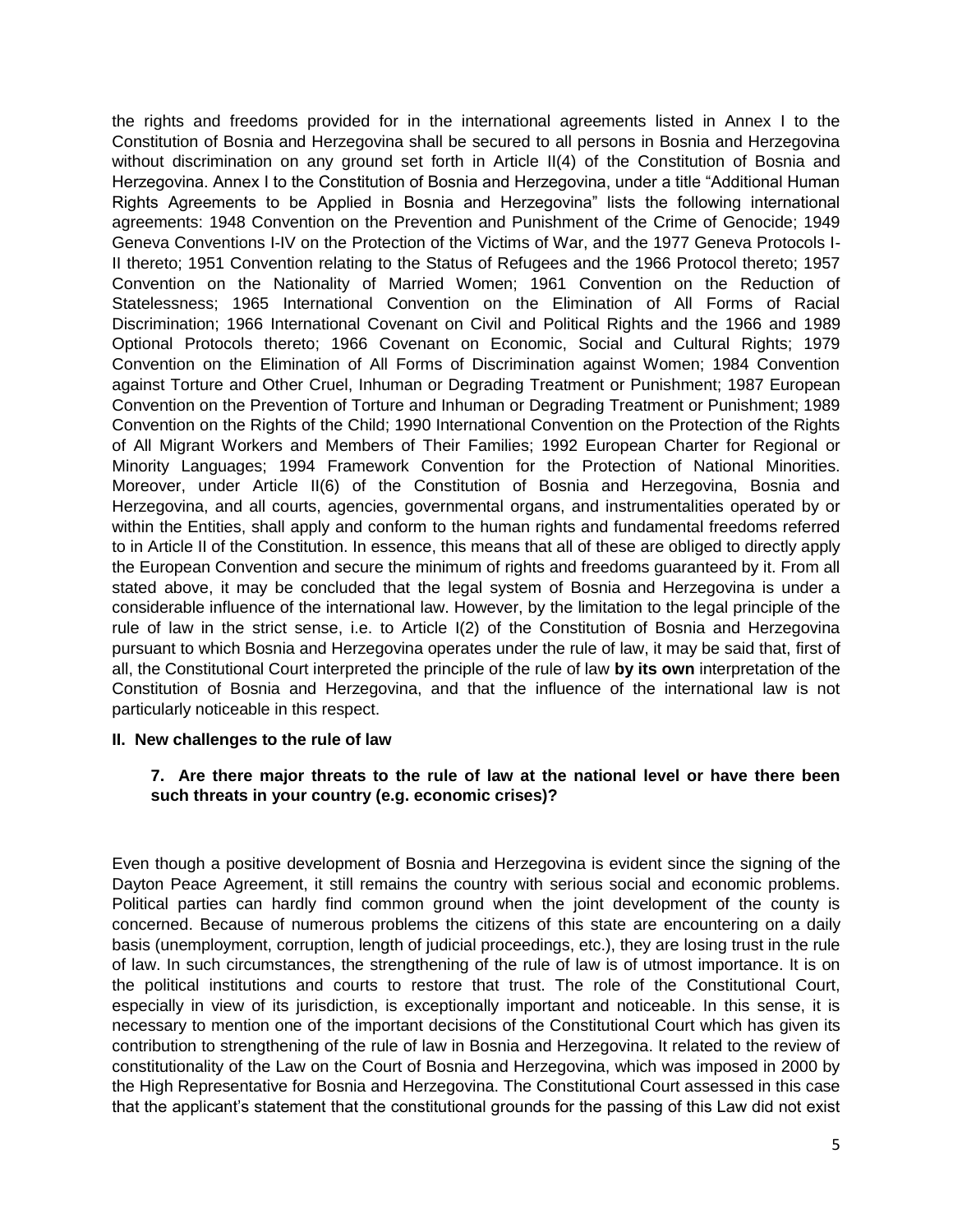was unfounded, because, except for the Constitutional Court, the Constitution of Bosnia and Herzegovina has not provided for any other judicial instance on the state level. The Constitutional Court pointed out that although it is not the task of the Constitutional Court to express an opinion on whether it is appropriate to enact a certain law, the Constitutional Court observed that in the context of Bosnia and Herzegovina, the establishment of the Court of Bosnia and Herzegovina can be expected to strengthen the rule of law which is one of the fundamental principles of any wellfunctioning democracy. Furthermore, the Constitutional Court underlined, *inter alia*, that functioning as a democratic state, Bosnia and Herzegovina was authorised "to establish, in the areas under its responsibility, other mechanisms, besides those provided for in the Constitution of Bosnia and Herzegovina, and additional institutions that were necessary for the exercise of its responsibilities, including the setting up of a court to strengthen the legal protection of its citizens and to ensure respect for the principles of the European Convention".

# **8. Have international events and developments had a repercussion on the interpretation of the rule of law in your country (e.g. migration, terrorism)?**

Not in the hitherto case-law.

**9. Has your Court dealt with the collisions between national and international legal norms? Have there been cases of different interpretation of a certain right or freedom by your Court compared to regional / international courts (e.g. the African, Inter-American or European Courts) or international bodies (notably, the UN Human Rights Committee)? Are there related difficulties in implementing decisions of such courts / bodies? What is the essence of these difficulties? Please provide examples.**

It has already been mentioned above that the provisions of the European Convention on Human Rights and Fundamental Freedoms have the force of constitutional provisions in Bosnia and Herzegovina, and that the Constitution of Bosnia and Herzegovina prescribes the enjoyment of rights and freedoms enshrined in the international agreements enumerated in Annex I of the Constitution of Bosnia and Herzegovina, without discrimination on any grounds. In view of the aforementioned the Constitutional Court established in a number of decisions adopted as part of its abstract jurisdiction that the given challenged law was not in conformity with the European Convention, the UN Convention on the Elimination of all Forms of Discrimination Against Women, the International Covenant on Economic, Social and Cultural Rights and the International Covenant on Civil and Political Rights. In one of the cases the Constitutional Court concluded that there was a violation of Article III(3)(b) of the Constitution of Bosnia and Herzegovina in a situation where a domestic law is not in conformity with the provisions of the general rule of international law *pacta sunt servanda* under which "Each treaty that is in force shall be binding on the parties and they should observe it in good faith", as well as when not in conformity with the provisions of the international agreements that Bosnia and Herzegovina has acceded to. It is important to mention also the case of the Constitutional Court where the examination of the harmonization of certain provisions of the Constitution of Bosnia and Herzegovina with the European Convention and its Protocols (Decision No. *U 5/04*) was sought. In the mentioned decision the Constitutional Court stated the following: "In order to establish jurisdiction of the Constitutional Court under Article VI(3)(a) of the Constitution of BiH, it is necessary to establish that there is "a dispute" within the meaning of this constitutional provision. The present case does not involve "any dispute that arises under this Constitution between the Entities or between BiH and an Entity or Entities, or between institutions of BiH" but a possible conflict between international and domestic law. In addition, where as in the present case an examination of conformity of certain provisions of the Constitution of BiH with the European Convention is requested, the Constitutional Court notes that the rights under the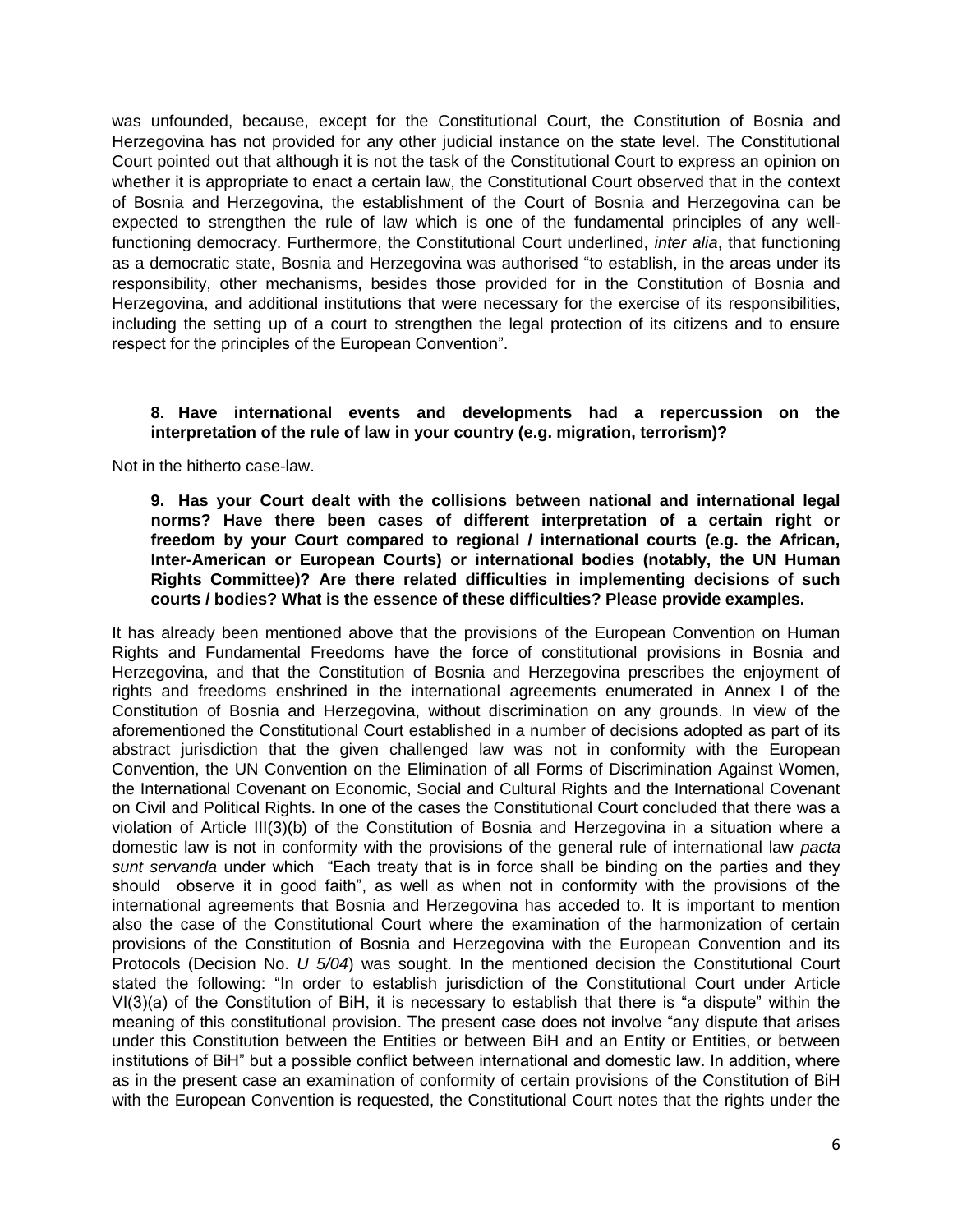European Convention cannot have a superior status to the Constitution of BiH. The European Convention, as an international document, entered into force by virtue of the Constitution of BiH, and therefore the constitutional authority derives from the Constitution of BiH and not from the European Convention itself. Although the Constitution of BiH does not expressly provide for the Constitutional Court's jurisdiction as to the interpretation of the Constitution, it is clear that the Constitutional Court cannot exercise its jurisdiction unless it has first interpreted the relevant constitutional provisions and the provisions of the law subject to abstract review by the Constitutional Court on a request lodged with the Constitutional Court, as well as the provisions relating to its own jurisdiction. The Constitutional Court must always adhere to the text of the Constitution of BiH, which in the present case does not allow for wider interpretation of its jurisdiction, in view of the obligation of the Constitutional Court to "uphold this Constitution". In light of the aforesaid, the Constitutional Court concludes that it falls out of the scope of its competence to decide in the present case on the conformity of certain provisions of the Constitution of BiH with the European Convention and its Protocols."

When it comes to the enforcement of the decision of international courts there is an outstanding problem in Bosnia and Herzegovina persisting for years regarding the enforcement of the judgment of the European Court of Human Rights in the case of *Sejdić and Finci v. Bosnia and Herzegovina*. The case of *Sejdić and Finci* is related to the resolutions, which entirely rule out a possibility for persons not belonging to any of the three constituent peoples to stand as candidates for elections to the House of Peoples of the Parliamentary Assembly of Bosnia and Herzegovina and to the Presidency of Bosnia and Herzegovina. The judgment in in the case of *Sejdić and Finci* has been awaiting enforcement since 22 December 2009. Although the very enacting clause of the judgment does not order specific measures that the state is obliged to undertake in order to redress the established violation of rights, in practice, in compliance with the reasons for the judgment, its enforcement requires, among other things, amendments to the relevant provisions of the Constitution of Bosnia and Herzegovina in order to make it possible to the members of others to stand as candidates to the Presidency and the House of Peoples of the Parliamentary Assembly of Bosnia and Herzegovina. Regarding this complex issue, amendments to the Constitution of Bosnia and Herzegovina, no agreement has been reached in Bosnia and Herzegovina yet. The European Court dealt with similar issues relating to persons' standing as candidates in the elections in Bosnia and Herzegovina also in the cases of *Zornić v. Bosnia and Herzegovina* and *Pilav v. Bosnia and Herzegovina*, which enforcements share the same fate as the enforcement in the judgment of *Sejdić and Finci*.

# **III. The law and the state**

# **10. What is the impact of the case-law of your Court on guaranteeing that state powers act within the constitutional limits of their authority?**

Article VI(3)(a) of the Constitution of Bosnia and Herzegovina prescribes the jurisdiction of the Constitutional Court regarding disputes of the conflict of jurisdiction and the assessment of constitutionality (abstract control). In accordance with this Article, the Constitutional Court shall:

 $(\ldots)$ 

*a) The Constitutional Court shall have exclusive jurisdiction to decide any dispute that arises under this Constitution between the Entities or between Bosnia and Herzegovina and an Entity or Entities, or between institutions of Bosnia and Herzegovina, including but not limited to:*

*- Whether an Entity's decision to establish a special parallel relationship with a neighbouring state is consistent with this Constitution, including provisions concerning the sovereignty and territorial integrity of Bosnia and Herzegovina.*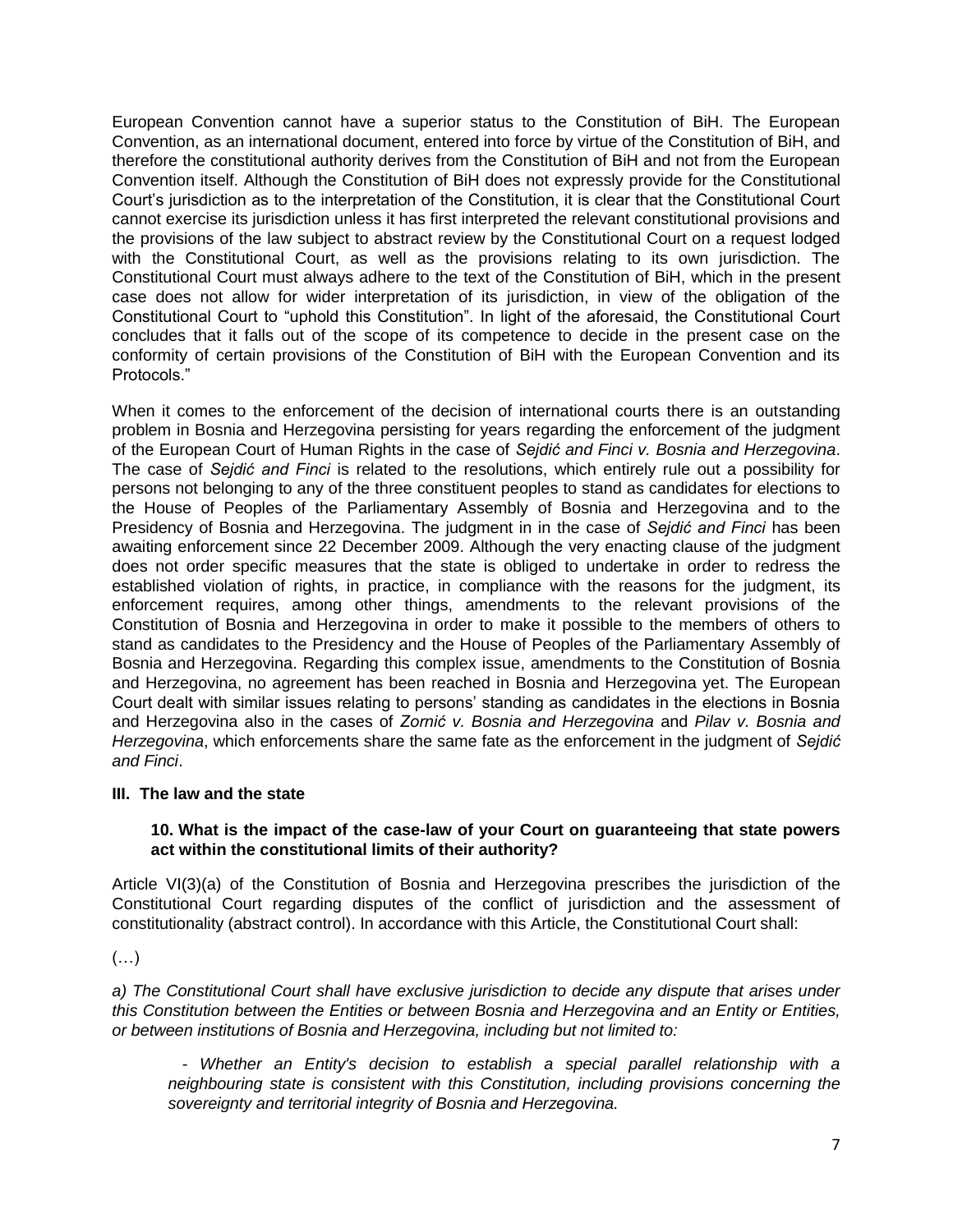*- Whether any provision of an Entity's constitution or law is consistent with this Constitution.*

*Disputes may be referred only by a member of the Presidency, by the Chair of the Council of Ministers, by the Chair or a Deputy Chair of either chamber of the Parliamentary Assembly, by onefourth of the members of either chamber of the Parliamentary Assembly, or by one-fourth of either chamber of a legislature of an Entity.*

Referring to the relations between the Entities and the State, it is important to point out that the issue of the distribution of responsibilities between the Entities and the State appears as a complex issue in BiH, particularly when bearing in mind that under Article III(1) of the Constitution of Bosnia and Herzegovina the responsibilities of the institutions of BiH were exclusively enumerated, and the residual responsibilities were prescribed in favour of the Entities (Article III(3)(a) of the Constitution). One of the most significant decisions wherein the Constitutional Court dealt with this issue is the decision of the Constitutional Court No. *U 1/11* of 14 July 2012. In the mentioned decision the Constitutional Court deliberated on the constitutionality of the Law on the Status of State Property Located in the Territory of the Republika Srpska and under the Disposal Ban. The applicant held that there was no constitutional basis for the National Assembly to enact the challenged Law. According to the analysis of the challenged Law, the Constitutional Court established that the Republika Srpska took over the responsibility to regulate, on the one hand, the issue of denying "Bosnia and Herzegovina" the right of ownership over "the state property", and the legal transformation thereof into the Entity property, and, on the other hand, the right of protection of property, the ceding of the right to property and the use of that property. In the end, the Constitutional Court concluded that the Republika Srpska enacted the challenged Law contrary to Articles I(1), III(3)(b) and IV(4)(e) of the Constitution of BiH. The Constitutional Court is of the opinion that this is the exclusive responsibility of BiH to regulate the issue of property referred to in the disputed Article 2 of the challenged Law. On the other hand, in the Decision No. *U 15/09*, the Constitutional Court concluded that the preparation and submission of the Second Report of the Republika Srpska to the United Nations Security Council on the Situation in Bosnia and Herzegovina does not constitute an interference with or assumption of foreign policy, and it is not inconsistent with Articles I(1), III(1)(a), III(3)(b), V(3)(a) and (c) and V(4)(a) of the Constitution of Bosnia and Herzegovina. Among decisions relating toe he issue of responsibility, it is important to mention two decisions closely related to negotiations about the Stabilisation and Association Agreement and the process of fulfilment of commitments referred to in the "Road Map", in the cases where the Constitutional Court examined the conformity of the Law on Statistics of BiH (Decision No. *U 9/07*) and the Law on Insurance Agency in BiH (Decision No. *U 17/09*) with the Constitution of Bosnia and Herzegovina. Following an extensive analysis of the challenged laws in relation to the relevant constitutional provisions the Constitutional Court concluded in these cases that the Parliamentary Assembly of Bosnia and Herzegovina had the power to adopt the challenged laws, and stated, among other things, that they were aimed at harmonizing the Entities' legislation in the specific areas as well as their harmonization with the relevant legislation regulating this matter within the European Union, which constitutes the meeting of obligations undertaken upon signing the Stabilisation and Association Agreement with the European Union". All of the mentioned examples from the case-law concerned rather significant issues, which, almost certainly, had a very huge influence on defining constitutional responsibilities.

In one of its decisions (*U 14/04*) the Constitutional Court adopted a principled position that "the adoption of Entities' laws contrary to the procedure prescribed by state laws raises the issue of constitutionality of such laws, and that obligations imposed by state laws must be complied with". The Constitutional Court confirmed such a position after some time and reemphasized that "the laws of Bosnia and Herzegovina adopted by the Parliamentary Assembly of Bosnia and Herzegovina are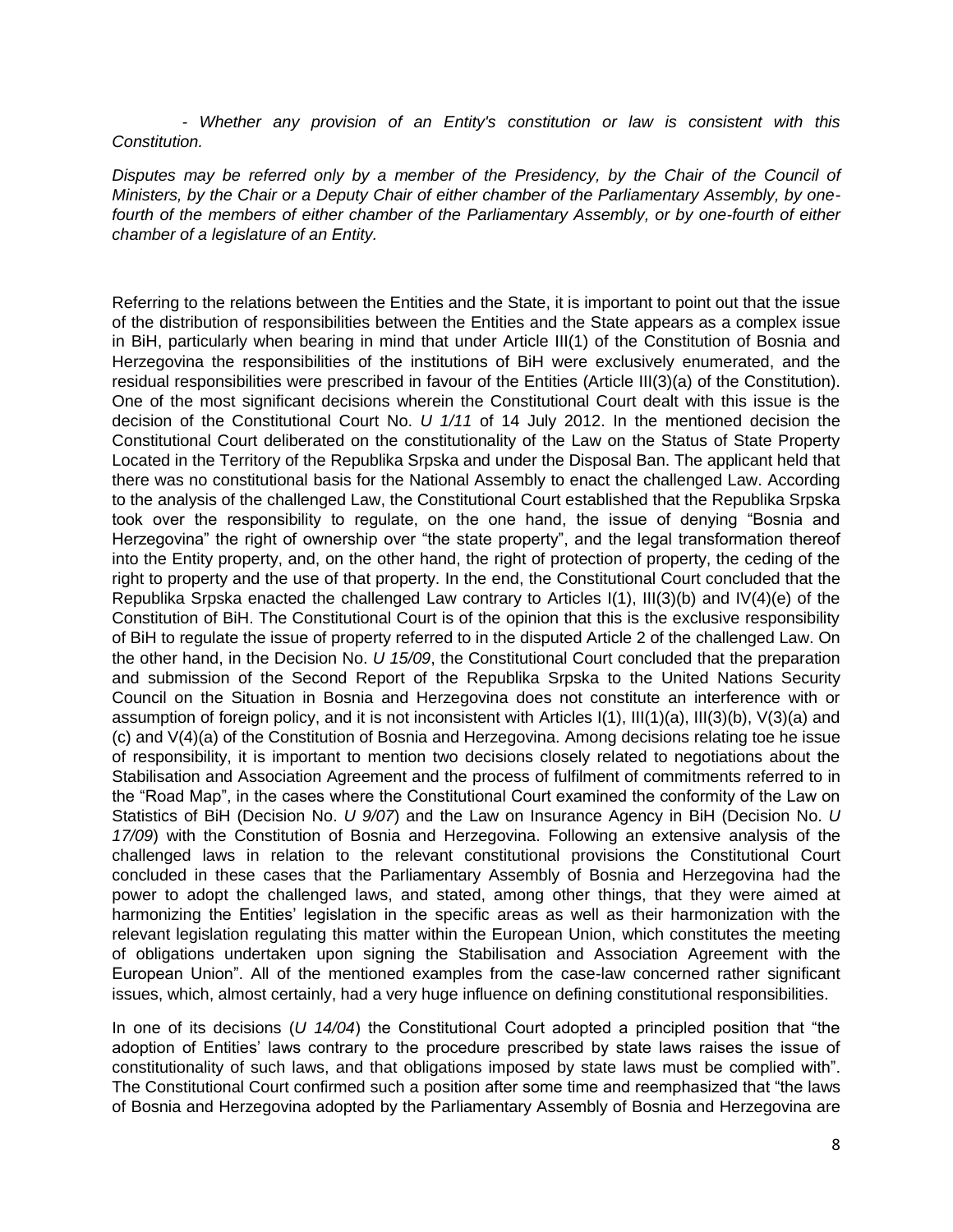considered decisions of the institutions of Bosnia and Herzegovina, and the enactment of laws by the Entities and other administrative units in Bosnia and Herzegovina contrary to the procedure prescribed by state laws may bring into question the compliance with the provisions of the Constitution of Bosnia and Herzegovina. The Constitutional Court indicated that if held otherwise it would, not only bring into question the authority of the institutions of Bosnia and Herzegovina in entirety, but also the principle of the rule of law.

# **11. Do the decisions of your Court have binding force on other courts? Do other/ordinary courts follow/respect the case-law of your Court in all cases? Are there conflicts between your Court and other (supreme) courts?**

The decisions of the Constitutional Court shall be final and binding, which is prescribed by the very Constitution of Bosnia and Herzegovina and the Rules of the Constitutional Court. The appellate jurisdiction of the Constitutional Court is related to the issues "arising out of a judgment of any court in Bosnia and Herzegovina". The appellate jurisdiction so laid down and interpreted in practice, one can freely say, has cause a certain tension between ordinary courts, including supreme courts, on the one hand, and the Constitutional Court of Bosnia and Herzegovina, on the other hand, for a number of reasons: not understanding and not accepting the new procedural mechanism of appeal before the Constitutional Court (especially initially), because it did not exist before, and the general level of education in this field does not exist at a necessary level; not understanding and even not accepting to a certain extent constitutional rights and freedoms (particularly the political and civil ones), as new obligations of contemporary democracy; objectively thin line between constitutional and ordinary judiciary in certain cases. However, the strengthening of the authority of the Constitutional Court and the quality of its case-law led to positive changes in the case-law of ordinary courts and supreme courts of both Entities of Bosnia and Herzegovina. In this way, courts uphold the principle of legal certainty, which, among other things, suggests that in the event where the Constitutional Court has adopted a final decision on a certain issue, the lower courts must no longer question it. One should emphasize the fact that the decisions of the Constitutional Court have lately in a way encouraged the ordinary courts to directly apply the European Convention in the process of solving their respective cases. Positive examples prevail in the practice. In only a couple of cases before the Constitutional Court an ordinary court did not observe in a new procedure the legal position of the Constitutional Court enunciated in the previous decision on the same factual and legal situation (Decision No. *AP 699/15*).

It should be mentioned that according to the latest statistics, the Constitutional Court adopted a total of 27,400 decisions resolving 56,333 cases. Out of the mentioned number of 27,400 decisions, the Constitutional Court established that 94 decisions have not been enforced within the given deadline, and adopted ruling on non-enforcement. However, it should be mentioned that in the meantime, following the adoption of the rulings of non-enforcement and after the expiry of the deadline for enforcement, 81 decisions of the Constitutional Court were enforced. Thus, according to the latest statistics a total of 13 decisions have not been enforced, of which number eight decisions are related to the appellate jurisdiction, namely the jurisdiction of the ordinary courts to comply with the orders of the Constitutional Court.

# **12. Has your Court developed/contributed to standards for law-making and for the application of law? (e.g. by developing concepts like to independence, impartiality, acting in accordance with the law,** *non bis in idem, nulla poena sine lege,* **etc.).**

The Constitutional Court dealt with the issue of the application of a more lenient law and retroactive application of law in a great number of its decisions, relating to the war crimes cases. Complaints of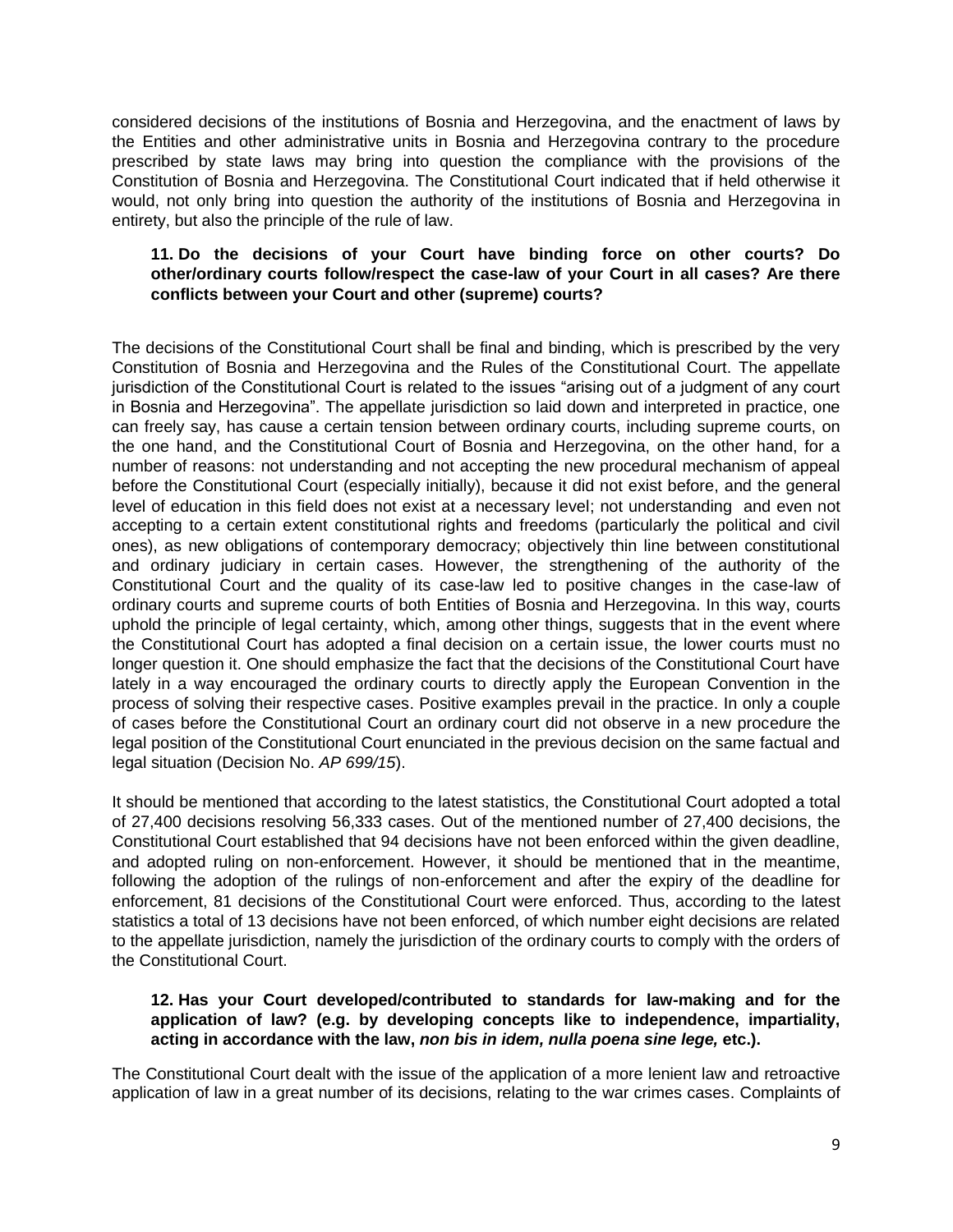applicants were related to criminal procedures before the Court of Bosnia and Herzegovina during which they were found liable and were punished under the provisions of the 2003Criminal Code of Bosnia and Herzegovina (Criminal Code of BiH) for crimes against civilian population that they had committed during the war in Bosnia and Herzegovina in the period from 1992 to 1995. They complained that, due to the refusal of the Court of BiH to apply the Criminal Code of the Socialist Federative Republic of Yugoslavia (former joint state, which had ceased to exist upon dissolution) from 1976 (Criminal Code of SFRY), which had been in force at the time of the perpetration of war crimes, the rule prohibiting retroactive punishment enunciated in Article 7 of the Convention was violated. By relying on the principle of the European Court, under which its task was not to consider *in abstracto* whether the retroactive application of the 2003 Criminal Code of BiH in the cases of war crimes was in itself incompatible with Article 7 of the European Convention, the Constitutional Court established that the answer to that question depended on the circumstances of each case individually. Those circumstances depend on the pronounced penalty and the prescribed penalty, that is to say it depends on the range of the prescribed penalties under the law that was in force at the time of the perpetration of the criminal offence and under the law on the basis of which the penalty was pronounced (Criminal Code of SFRY or Criminal Code of BiH). In that context, the Constitutional Court noted that the criminal offence of a war crime against the civilian population was defined in both laws (Criminal Code of SFRY and Criminal Code of BiH) in an identical fashion, but that the range of the prescribed penalty was different. In that respect, the Constitutional Court found that, given the length of the pronounced penalty, it was of special significance to establish which law (Criminal Code of SFRY or Criminal Code of BiH) was "more lenient" or more favourable in respect of the prescribed maximum penalty. The Constitutional Court concluded in cases like these that there was a violation of the appellant's constitutional right under Article II(2) of the Constitutional Court of Bosnia and Herzegovina and Article 7(1) of the European Convention, because in the present cases, regarding the sentencing, the retroactive application of the Criminal Code of BiH was to the appellant's detriment irrespective of the fact that, according to the prescribed range of the prison sentences, it did not mean that the appellant would have received a lower prison sentence if in his case the Criminal Code of SFRY had been applied. (Decision No. *AP 325/07*).

The role of the Constitutional Court was extremely important and effective in the cases related to the issue of protection of the right to liberty and security of person, notably in the cases raising the issue of lawfulness of deprivation of liberty of the persons who committed a criminal offence in the state of mental incompetence. In the leading decision related to such cases (Decision No. *AP-2271/05*), the Constitutional Court found that there was a violation of the right to liberty and security of person as the review of the decision imposing the security measure of treatment and placement in a healthcare institution, which was requested by the appellant, was not granted. The Constitutional Court concluded that "there is a violation of the right under Article  $5(1)(e)$  and  $(4)$  of the European Convention where the valid laws lack the precise definition of the following terms: possibility, conditions, manner and procedure of pronouncing, extending and/or terminating the measure of compulsory medical treatment and placement in an appropriate healthcare institution, including the access to a 'court' for the purpose of reviewing the lawfulness of detention, which leaves ample room for the arbitrary application of law". The crucial problem in those cases was the lack of regulations in the legal system of Bosnia and Herzegovina that would provide for the persons who committed an offence in the state of mental incompetence the procedure and requirements for imposition, review and termination of the security measure of treatment and placement in a healthcare institution. The Constitutional Court therefore ordered the Government of the Federation of Bosnia and Herzegovina to take actions, within a time limit of three months as from the date of delivery of that decision, to create a legal framework necessary for the protection of the constitutional rights of the appellants in accordance with the decision of the Constitutional Court. It is important to note that in the mentioned case the Constitutional Court performed two functions – dealing with the specific cases under its appellate jurisdiction referred to in Article VI(3)(b) and incidental control of constitutionality of laws. In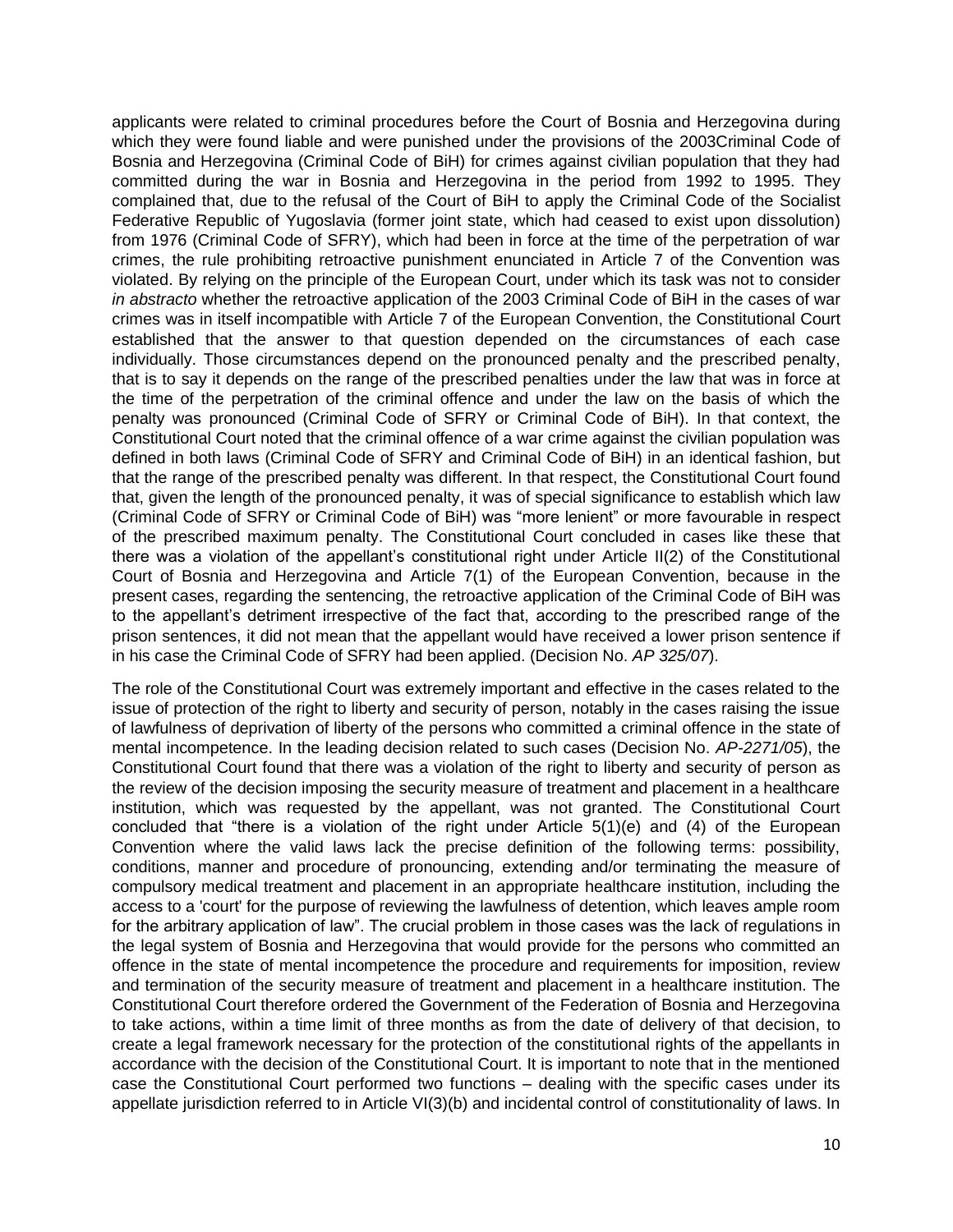such cases the Constitutional Court exercises full jurisdiction and, consequently, it can fully protect the principle of the rule of law. The Criminal Procedure Code was amended in the procedure for enforcement of the mentioned decision. Moreover, the constituent unites of BiH reached an agreement with the aim of developing a special institution where such persons would be placed, and not together with the persons who committed criminal offence in the state of mental competence.

The Constitutional Court's case-law which relates to the application of laws and principle of lawfulness is important in the cases related to the forcible placement in an institution. The Constitutional Court decided that legal issue in a number of decisions by concluding that there is a violation of the right under Article II(3)(d) of the Constitution of Bosnia and Herzegovina and Article 5(1)(e) of the European Convention, since the appellants were forcibly accommodated and deprived of liberty within the meaning of the Law on the Fundamentals of Social Protection, Protection of Civilian Victims of War and Protection of Families with Children and Law on Social Protection, Protection of Civilian Victims of War and Protection of Families with Children, which were adopted at the level of the Federation of Bosnia and Herzegovina, and placed in the Institute for Care for Mentally Retarded Persons. Namely, that did not amount to meeting the requirement of "lawfulness" within the meaning of the European Convention, considering the fact that the Law on the Protection of Persons with Mental Health Problems defines a possibility, conditions, manner and procedure for keeping or detaining persons with mental disorders, which was not applied to the mentioned case. Also, there is a violation of Article 5(4) of the European Convention as no decision has ever been issued by a court or some other independent body on the appellant's forcible accommodation or the extension of the forcible accommodation (Decision No. *AP-2472/11*).

# **13. Do you have case-law relating to respect for the rule of law by private actors exercising public functions?**

So far the Constitutional Court has not had the case-law on this issue.

 $\overline{a}$ 

# **14. Are public officials accountable for their actions, both in law and in practice? Are there problems with the scope of immunity for some officials, e.g. by preventing an effective fight against corruption? Do you have case-law related to the accountability of public officials for their actions?**

When it comes to the issue of immunity, the legal framework of Bosnia and Herzegovina is very complex and extensive as there are several constitutions, laws and rulebooks related to immunity. As to the regulations at the state level, Article IV(3)(j) of the Constitution of Bosnia and Herzegovina affords immunity to the delegates and members of the Parliamentary Assembly with regards to any act they commit while performing official duties within the Parliamentary Assembly. It should be noted that after the adoption of the Dayton Constitution, the 1997 Law on Immunity of Bosnia and Herzegovina afforded absolute immunity, according to which any proceedings (either civil or criminal) initiated against a delegate or member of the Parliamentary Assembly of Bosnia and Herzegovina were suspended during their term of office. However, that law was rendered ineffective by the new Law on Immunity of Bosnia and Herzegovina, which was imposed by the High Representative (OHR)<sup>2</sup> in 2002, and the interpretation of the scope of immunity afforded to the

<sup>2</sup> The Office of the High Representative (OHR) is an *ad hoc* international institution responsible for overseeing implementation of civilian aspects of the Peace Agreement ending the war in Bosnia and Herzegovina. The position of High Representative was created under the General Framework Agreement for Peace in Bosnia and Herzegovina, usually referred to as the Dayton Peace Agreement.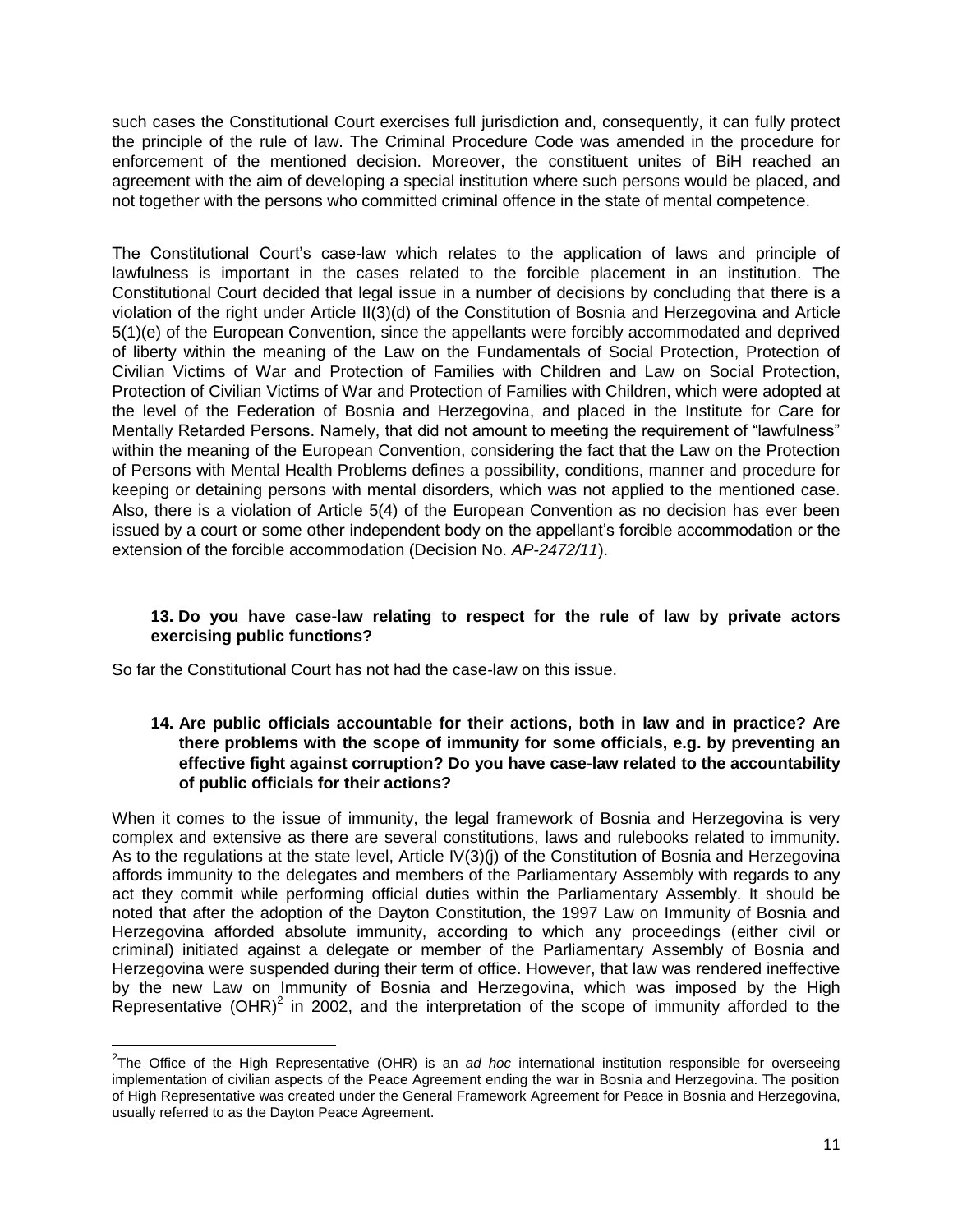delegates and members of the Parliamentary Assembly of Bosnia and Herzegovina was considerably changed. In 2003 the Parliamentary Assembly adopted a new law by applying the ordinary procedure. The new law does not impose general prohibition of conduct of criminal and civil proceedings but it rather serves as a protection against the proceedings which are initiated for the actions which the delegates (the members of the upper house) or the members (deputies of the House of Representatives) take while holing office. According to that law, the immunity from civil and criminal responsibility was afforded to the delegates and members of that legislative body, i.e. the Parliamentary Assembly, where the immunity from civil responsibility is afforded to the holders of executive powers. According to that law, a decision on the issue whether immunity is to be applied or not in a case is left to the competent court, where the relevant ministries are obliged to issue standard procedural rules regulating the resolution of such issues and determining the court competent to deal with such issues. Shortly after the Laws on Immunity were adopted at the level of the State and Entity, the Constitutional Court took a decision within the scope of its abstract jurisdiction, wherein it determined that the Law on Immunity of Bosnia and Herzegovina and Law on Immunity of the Federation of Bosnia and Herzegovina were compatible with the Constitution of Bosnia and Herzegovina. In the mentioned case, the Constitutional Court found that the *ratio* of the contested laws was to strike a balance between the need to protect the integrity of legislative and executive institutions and need to prevent the abuse of authority by individuals in such institutions and to ensure public accountability of the persons holding such office, and, at the same time, to ensure that such persons enjoy the forms of immunity that are appropriate to the office they hold. The Constitutional Court's case-law on the issue of immunity followed the constitutional amendments at the Entity level. In particular, in the period preceding the mentioned amendments, the Constitutional Court found in a certain number of cases that there was a violation of the right to a fair trial under Article 6(1) of the European Convention as the criminal proceedings against the appellants had been initiated before the issue of immunity was resolved. In the mentioned cases, the Constitutional Court did not deal with the merits of the issue of immunity but it rather established that it should be resolved in the procedure prescribed by the law. The Constitutional Court noted in such cases that the ordinary courts should have considered the issue of immunity as an important preliminary issue in the criminal proceedings, and the Constitutional Court held that their failure to do so amounted to a violation of the right to a fair trial under Article 6(1) of the European Convention (Decision Nos. *U 59/01*, *U 60/01* and *U 61/01*). The Constitutional Court took the mentioned decisions on 10 May 2002 when the legal circumstances were considerably different. In particular, the Article of the Constitution of the Federation of Bosnia and Herzegovina, which strictly prohibited the conduct of the criminal proceedings against certain holders of executive office for criminal offences they committed while performing official duties, was in force at that time. The mentioned provision of the Constitution of the Federation of Bosnia and Herzegovina was incorporated in the cantonal constitutions so that certain holders of the cantonal executive power enjoyed immunity from criminal prosecutions for the criminal offences committed in performing official duties. Moreover, at that time there was no clear procedure under which the courts could act in case of objection raised in respect of immunity. Following the legal changes related to the issue of immunity which started by the imposition of the Law on Immunity by the High Representative (OHR) and the Constitutional Court's decision on the compatibility of new laws on immunity with the Constitution of Bosnia and Herzegovina, the Constitutional Court adapted its case-law to the new legal situation. In new cases, the appellants contested the decisions of the ordinary courts and Constitutional Court of the Federation of Bosnia and Herzegovina, which related to the issue of immunity. The Constitutional Court of the Federation of Bosnia and Herzegovina<sup>3</sup>, having dealt with the appeals of the holders of executive office against the ordinary courts' rulings on the issue of their immunity from criminal accountability, issued rulings wherein it dismissed the appeals and upheld the ordinary courts' rulings wherein it was found that the appellants were not entitled to immunity from criminal accountability. The essential reasons which the ordinary courts and Constitutional Court of the

 3 In Bosnia and Herzegovina, in addition to a Constitutional Court at the level of the State, there are constitutional courts of the Entities, namely that of the Federation of BiH and that of the Republika Srpska.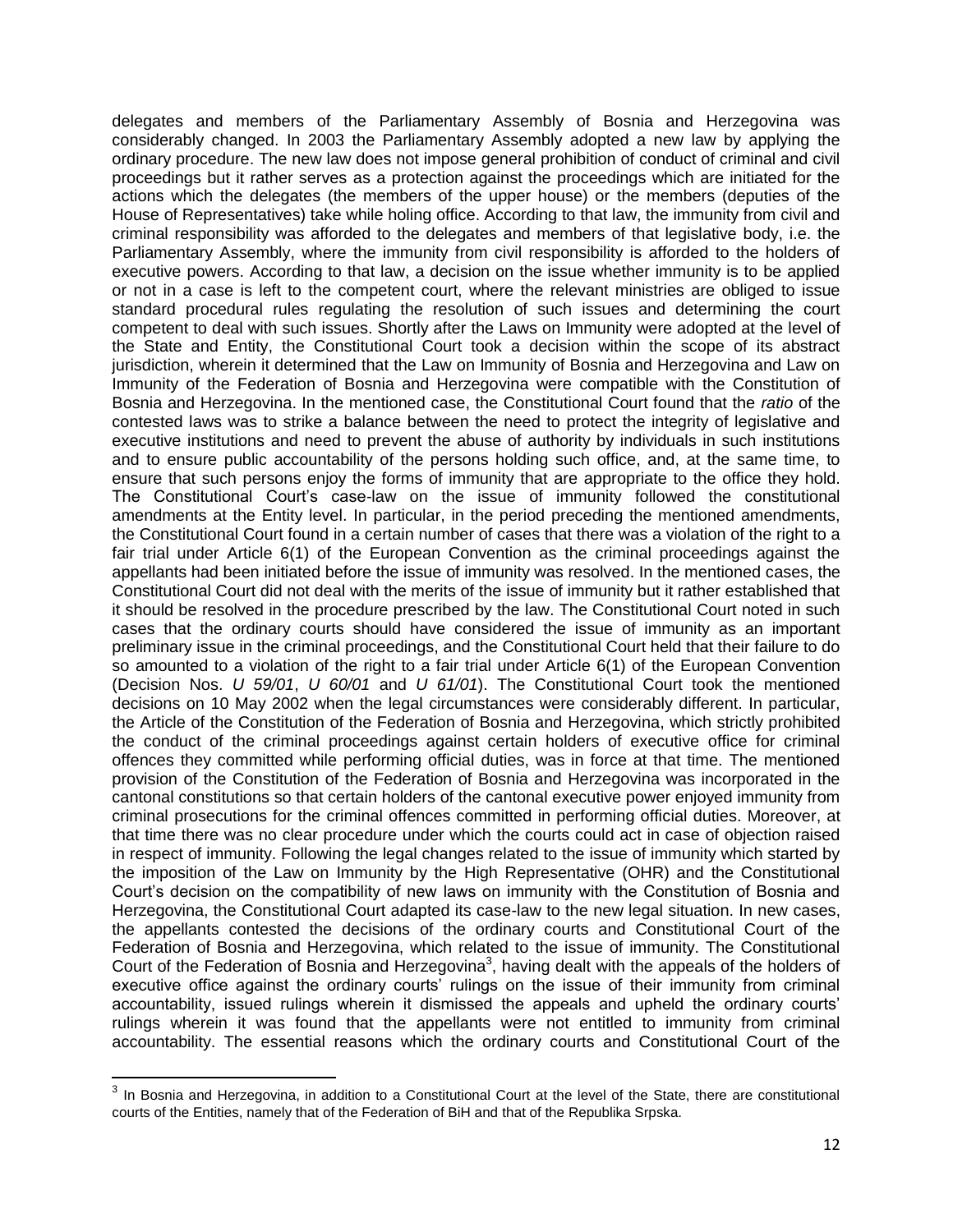Federation of BiH gave for their decisions were that the immunity was a privilege of public - legal character, that it was in effect as long as the holder of immunity held office and that the Law on Immunity of the Federation of BiH, which entered into force on 6 October 2002, only recognized the immunity of the holders of executive power in the Federation of BiH and cantons from civil accountability. Moreover, the Constitutional Court of the Federation of BiH based its rulings on the fact that according to Amendment LXV to the Constitution of the Federation of Bosnia and Herzegovina (which came into force on 6 October 2002), Article IV.B.4.10 of the Constitution of the Federation of BiH, which afforded immunity to the President of the Federation, Vice-President of the Federation, Prime Minister, Deputy Prime Minister and other members of the Government of the Federation, was deleted. The Constitutional Court primarily noted in the mentioned decisions that its task was not to examine whether the appellant had or did not have the right to immunity, since that issue was finally resolved by the decisions of the Constitutional Court of the Federation, but that the task of the Constitutional Court was to examine whether the contested rulings of the Constitutional Court of the Federation of BiH amounted to the violation of the appellants' right to a fair trial in the proceedings dealing with the objections raised in respect of their immunity. The decisions of the Constitutional Court of Bosnia and Herzegovina, in which the Court decided on their appeals, upheld the legal view of the Constitutional Court of the Federation of BiH. The Constitutional Court of BiH concluded that the rulings of the Constitutional Court of the Federation of BiH contained enough reasons showing why that court considered that the appellants' objections in relation to immunity were ill-founded, and that there was no violation of the appellants' right to a fair trial under Article II(3)(e) of the Constitution of Bosnia and Herzegovina and Article 6(1) of the European Convention (Decisions Nos. *AP 72/04*, *AP 58/03*, *AP 412/04*, *AP 527/04*). In the recent years, decisions on appeals raising the issue of immunity have been very rare.

# **IV. The law and the individual**

# **15. Is there individual access to your Court (direct/indirect) against general acts/individual acts? Please briefly explain the modalities/procedures.**

One of the most important and most frequently exercised competences of the Constitutional Court is the protection of constitutional rights and freedoms, including the rights and freedoms under the European Convention in the proceedings under the appellate jurisdiction of the Constitutional Court. The mechanism of appeal before the Constitutional Court (known as the "constitutional claim" in other countries) represents the last mechanism for the protection of human rights and fundamental freedoms in Bosnia and Herzegovina. An appeal can be filed with the Constitutional Court of BiH against a judgment of any court in Bosnia and Herzegovina.<sup>4</sup> However, in its jurisprudence, the Constitutional Court has interpreted the term "judgment" broadly so that an appeal can be filed not only against the judgments but also against other decisions and rulings of the ordinary courts, wherein certain rights and freedoms are finally decided. The appeal is the last chance to remedy a violation of human rights and freedoms within the judicial system of Bosnia and Herzegovina. While exercising that jurisdiction, the Constitutional Court, as an independent institution which applies the norms and standards of the European Convention and other norms and standards of international law on the protection of human rights and fundamental freedoms, becomes the strongest mechanism for the protection of human rights and fundamental freedoms. The Rules of the Constitutional Court stipulate that the Constitutional Court may examine an appeal where there is no decision of a competent court, if the appeal indicates a grave violation of the rights and fundamental freedoms safeguarded by the Constitution of Bosnia and Herzegovina or by the international

 4 The Constitutional Courts of the Entities do not have that jurisdiction, and the appellate jurisdiction of the Court of BiH is the second-instance ordinary jurisdiction, and not the jurisdiction over the so-called appeals, i.e. constitutional claims or constitutional appeals (the name of that mechanism for the protection of human rights in some countries) as it was only afforded to the Constitutional Court of Bosnia and Herzegovina.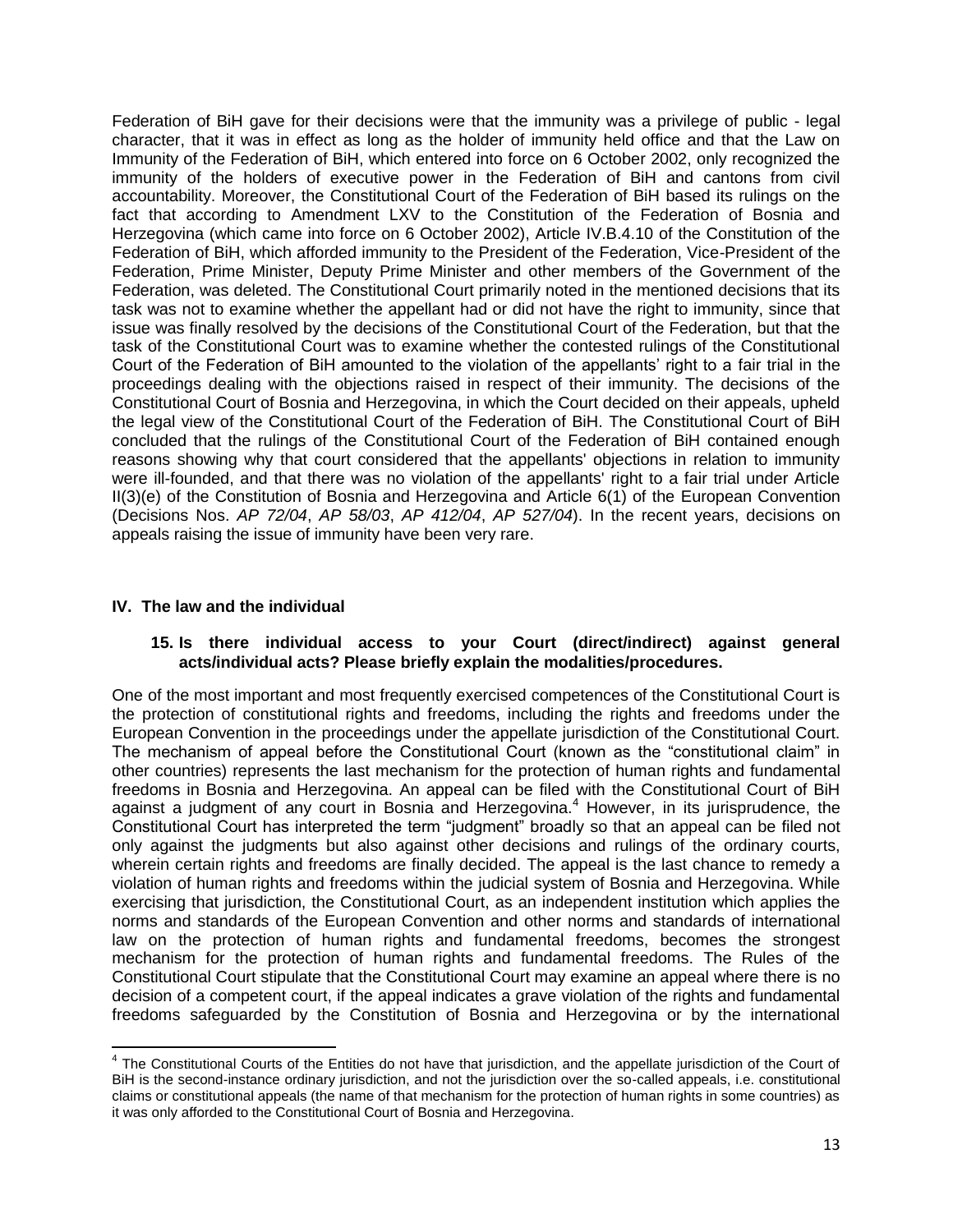documents applied in Bosnia and Herzegovina. In that manner, the issue of the length of proceedings before a court and other authority may be raised under Article 6(1) of the European Convention before the Constitutional Court, but also some other issues, such as, for example, the issue of violation of some human rights and freedoms due to the failure to enforce positive obligations of the State. The Constitutional Court's case-law related to the decisions on appeals is based on the case-law of the former European Commission of Human Rights and European Court of Human Rights. In principle, the Constitutional Court does not deal with the issue of regularity and lawfulness of the contested individual acts but it rather decides on the violation of the constitutional rights and issues that are frequently understood restrictively. Such a practice of the Constitutional Court is primarily motivated by the need to reduce its activity to the limits of its constitutional jurisdiction, i.e. the protection of constitutional rights, and not all subjective rights of citizens.

The Constitutional Court has jurisdiction to decide whether any provision of an Entity's constitution or law is consistent with this Constitution of Bosnia and Herzegovina. Such disputes may be referred to the Constitutional Court by a member of the Presidency, by the Chair of the Council of Ministers, by the Chair or a Deputy Chair of either chamber of the Parliamentary Assembly, by one-fourth of the members of either chamber of the Parliamentary Assembly, or by one-fourth of either chamber of a legislature of an Entity.

# **16. Has your Court developed case-law concerning access to ordinary / lower courts (e.g. preconditions, including, costs, representation by a lawyer, time limits)?**

Article 6 of the European Convention guarantees to everyone the right to have any claim relating to his "civil rights and obligations" brought before a court or tribunal. Thus, Article 6 of the European Convention embodies the "right to a court", of which the "right of access to a court" constitutes one aspect. Therefore, although this right is not expressly specified as such by Article 6 of the European Convention, it is a result of the case-law of the European Court of Human Rights. The Constitutional Court also follows such case-law. The Constitutional Court has an extensive case-law related to "access to a court". It has established violations of the right of access to a court in many cases and for different reasons. In its Decision No. *U 106/03*, the subject-matter of examination by the Constitutional Court was the following question: whether the proceedings conducted before administrative authorities in accordance with the relevant laws on minor offences satisfied the requirements under Article 6(1) of the European Convention, *i.e.* whether it was required that the persons, whose rights and obligations were determined in those proceedings, had a judicial protection in respect of the decisions of the administrative authorities. The Constitutional Court concluded that both first instance authority and second instance authority failed to meet the requirements under Article 6(1) of the European Convention in respect of "an independent and impartial tribunal established by law" for the "determination of any criminal charge". In addition, the Constitutional Court concluded that the relevant regulations did not foresee an independent and impartial tribunal in the case concerned. Furthermore, the Constitutional Court concluded that the relevant cases related to an issue of the quality of laws for the legislator failed to foresee judicial review by a court having full jurisdiction at least at one instance, as required by the constitutional standards. In its case No. *AP 98/03*, the Constitutional Court established a violation of the right of access to a court in the situation where the appellant's claim was rejected on the ground of lack of jurisdiction and where the appellant was instructed to claim damages with the State Commission for War Damages. The Constitutional Court established that the ordinary courts should have accepted their jurisdiction based on Article 6(1) of the European Convention and should have examined whether the appellant's claim had been well-founded in terms of the applicable provisions of the Law on Proprietary Relations and the Law on Obligations and should have decided the case on the merits as to whether the defendants had been liable or not. As to the issue of war damages, in many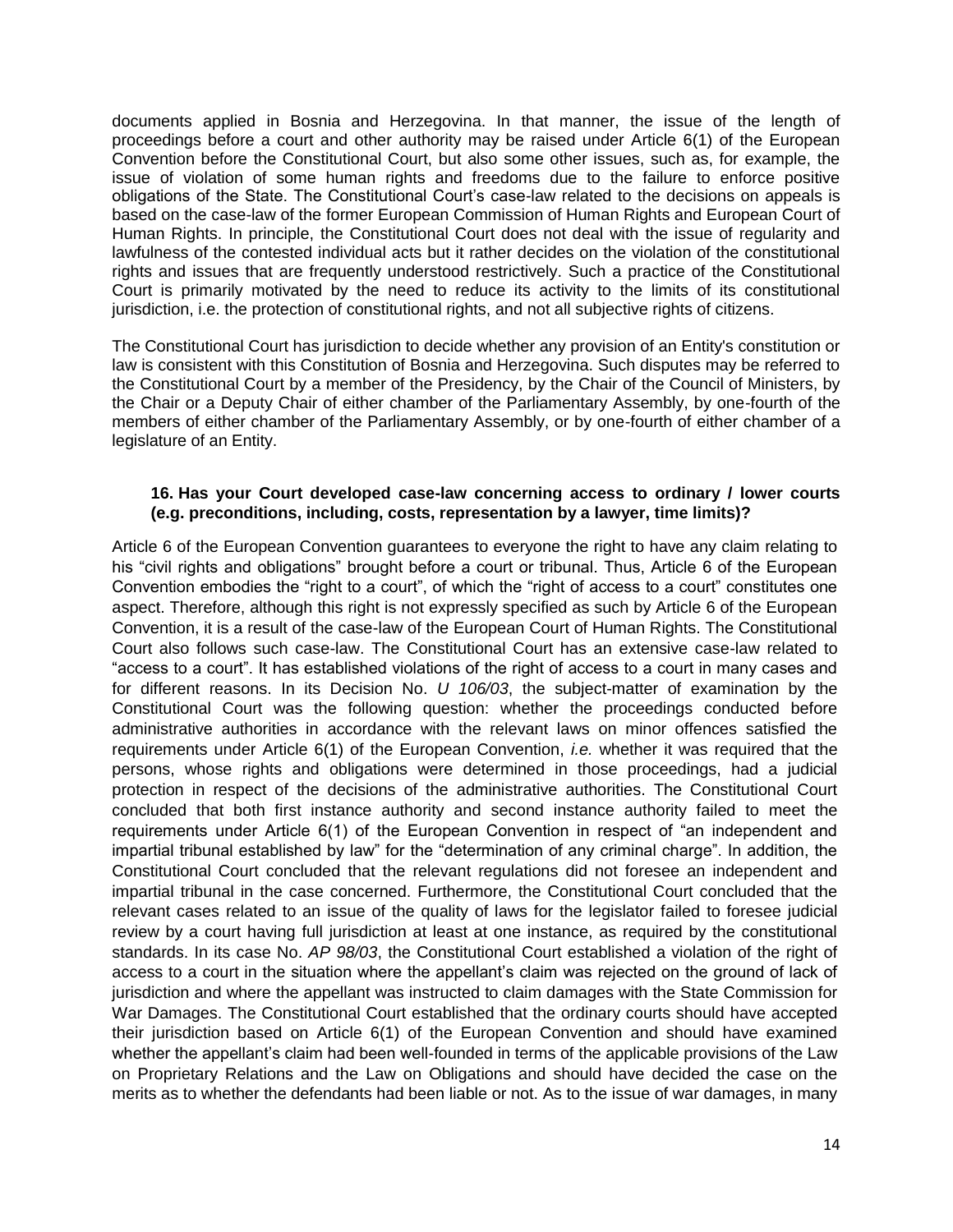cases the Constitutional Court established a violation of the right of access to a court, as one of the elements of the right to a fair trial, on the ground that the enforcement of final court decisions had been prevented by a law or some other act of the authorities and where such a law or other act imposed "an excessive burden on the individuals concerned", thereby violating the requirement of proportionality between the public interest and the fundamental rights of individuals. An interesting case example of the case-law of the Constitutional Court includes the Decision in case No. *AP 369/10*, dealing with the issue of discrimination in conjunction with the right of access to a court. Namely, it concerned the case in which the appellant could not initiate proceedings by filing a petition for divorce with the relevant court. The challenged decision concluded that the appellant's petition was inadmissible in terms of the provision of Article 43 of the Family Law of the Federation of BiH, stipulating that the husband was not entitled to file a divorce petition at the time when his spouse was pregnant or until the time their child reached the age of three years. In the relevant case the appellant filed a petition for divorce at the time when the minor child did not reach the age of three years. According to the appellant, compared to women, men were discriminated against by the aforementioned provision, as women were entitled to file a petition for divorce at any time, whereas this right was limited for men. Therefore, the appellant indicated that there was discrimination on the ground of gender. In addition, the appellant pointed out that women were entitled to divorce at any time and to enter into a new marriage, whereas this right was limited as regards men/husbands, as they could not remarry during the three-year period for which they were not entitled to divorce. The Constitutional Court concluded that the provision of Article 43 of the Family Law did not have the quality of a law to the extent necessary to satisfy the standards of Article II(4) of the Constitution of Bosnia and Herzegovina and Article 14 of the European Convention in respect of the right of access to a court, as an aspect of the right to a fair trial under Article II(3)(e) of the Constitution of Bosnia and Herzegovina and Article 6(1) of the European Convention. In view of the above, the Constitutional Court established that the appellant had been discriminated against on the ground of gender in respect of the right of access to a court. Therefore, the Constitutional Court ordered the Parliament of the Federation of Bosnia and Herzegovina and the Government of the Federation of Bosnia and Herzegovina to take measures from within their respective jurisdiction to ensure compliance with the constitutional right of access to a court without discrimination on the ground of gender, within the meaning of the said Decision, including all other relevant cases. Having acted in accordance with the order in the said Decision of the Constitutional Court, the Government of the Federation of Bosnia and Herzegovina informed the Constitutional Court that the Parliament of the Federation of BiH had passed the Law Amending the Family Law of the Federation of BiH, deleting the challenged legal provision.

Another interesting case is case No. *AP 2691/10*, where the appellant complained that his right of access to a court was violated because his request to postpone the main hearing scheduled for and held on the second day of a religious holiday was not met. In the relevant case, the appellant filed a written request in a timely fashion (eight days before the date of the main hearing) with the Municipal Court and sought that the main hearing scheduled for the second day of the religious holiday be postponed. As the first instance court held that the reason stated in the appellant's request for postponing the main hearing was unjustified, the main hearing was held in the appellant's absence. Deciding on the appellant's motion to reinstate the case, the Municipal Court dismissed the appellant's motion and offered the reasoning that the reasons in the appellant's motion to reinstate the case *did not fall within the group of justified reasons*. In the mentioned case, the Constitutional Court established a violation of the appellant's right of access to a court, as one of the elements of the right to a fair trial, in the situation where the appellant's request to postpone the main hearing scheduled for the second day of the religious holiday had not been recognised, within the discretion of the Municipal Court, as a justified reason to postpone the main hearing and, in addition, the ordinary courts, in decision-making, lacked a special sensibility in respect of the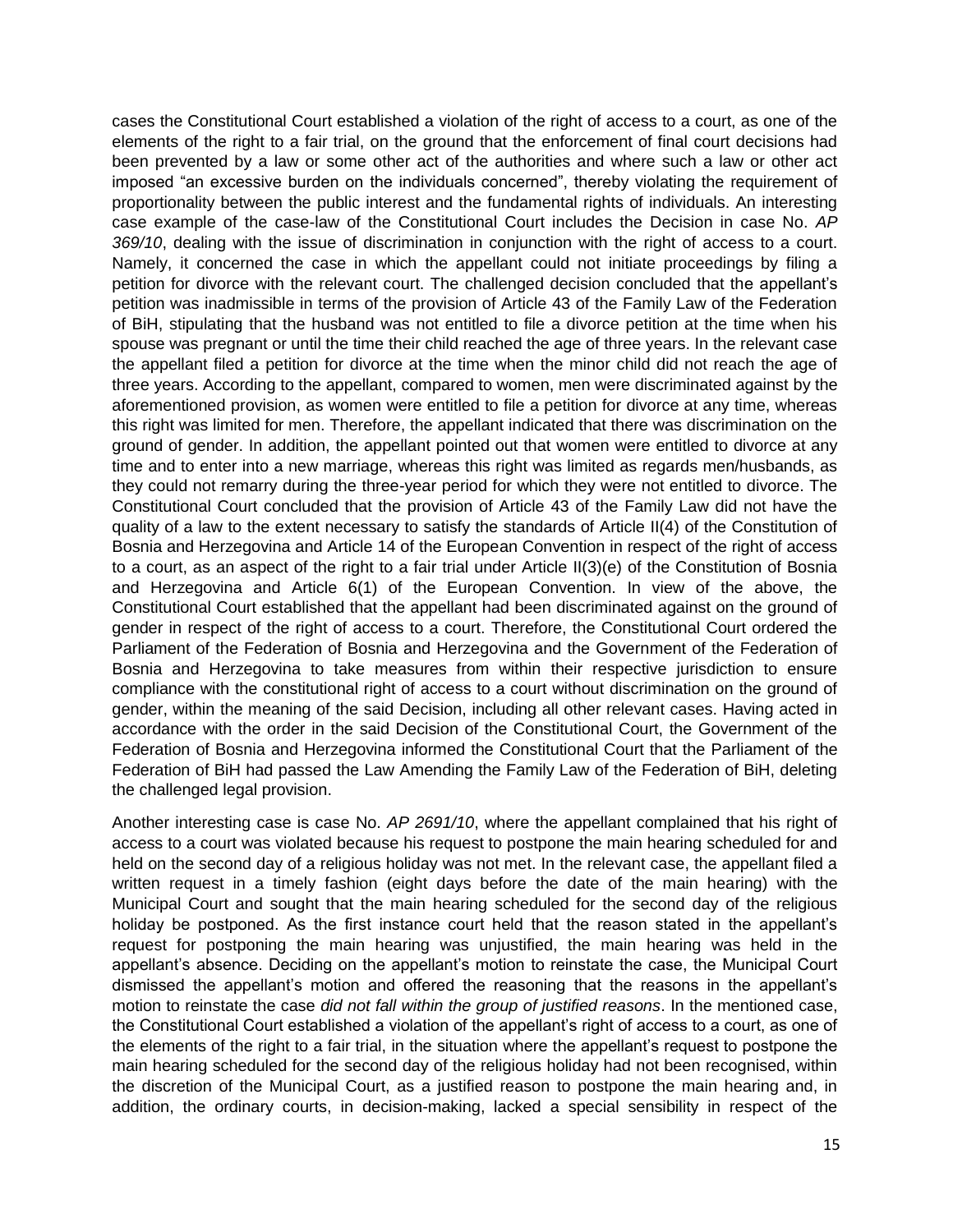appellant's right to satisfy his religious needs. In the relevant decision, the Constitutional Court also recalled that Bosnia and Herzegovina, as a multicultural and multi-ethnic society, has to cherish a spirit of tolerance and respect for cultural and traditional characteristics of its peoples. The aforementioned, as a basic value of a multicultural society as in Bosnia and Herzegovina, in the view of the Constitutional Court, should also serve as grounds for the ordinary courts to accept the appellant's request in the situation where the procedural law does not specify the reasons justifying the postponement of the main hearing. According to the Constitutional Court, the relevant case was indeed related to the justified request that should have been met.

In connection with court fees, as a type of procedural obstacles in the context of the right of access to a court, an issue was raised before the Constitutional Court in case No. *U 8/12* as to the existence of legal restrictions on the right of access to a court. Namely, in the aforementioned case, which was initiated based on a request filed by the Municipal Court in Sarajevo, the applicant challenged the compatibility of certain provisions of the Law on the Court Fees of the Sarajevo Canton<sup>5</sup> and the Civil Procedure Code of the Federation of Bosnia and Herzegovina with Article II(3)(e) of the Constitution of Bosnia and Herzegovina and Article 6(1) of the European Convention, safeguarding the right to a fair trial in connection with the payment of court fees. As to the challenged Article of the Law on the Court Fees of the Sarajevo Canton, which, *inter alia*, stipulates that a court will not undertake any actions whatsoever if a taxpayer failed to pay the fee prescribed by that law, the Constitutional Court has concluded that that provision is in contravention of the right to a fair trial under Article II(3)(e) of the Constitution of Bosnia and Herzegovina and Article 6(1) of the European Convention, because rendering it impossible for a court to conduct a proceeding, if no court fee has been paid beforehand on a submission, including a lawsuit, does not constitute an instrument which is reasonably proportional to the achievement of a legitimate aim, as that completely restricts the right of access to a court and a possibility to conduct such a court proceeding, which can lead to irreparable detrimental consequences for a party to the proceeding, which is contrary to the very essence of the right to a fair trial under Article 6(1) of the European Convention. On the other hand, the Constitutional Court has concluded that the challenged provision of the Civil Procedure Code, which stipulates that each party will cover the costs they incurred through their respective actions, is in conformity with the right to a fair trial under Article II(3)(e) of the Constitution of Bosnia and Herzegovina and Article 6(1) of the European Convention, as that provision does not thwart the conduct of a proceeding, rather it prescribes a general principle in relation to the costs of a civil procedure. Consequently, the Sarajevo Canton Assembly was ordered to bring in line, not later than six months from the date of the publication of the decision in the *Official Gazette of Bosnia and Herzegovina*, the provision of challenged Article of the Law on the Court Fees of the Sarajevo Canton with Article II(3)(e) of the Constitution of Bosnia and Herzegovina and Article 6(1) of the European Convention. With a view to implementing the mentioned Decision of the Constitutional Court, the Sarajevo Canton Assembly adopted under an expedited procedure the Law Amending the Law on the Court Fees of the Sarajevo Canton, so that it, *inter alia*, reads: *An unpaid court fee shall not stay the course of judicial proceedings*.

# **17. Has your Court developed case-law on other individual rights related to the rule of law?**

 $\overline{\phantom{a}}$ 

<sup>5</sup> In the Entity of the Federation of BiH there are 10 cantons as administrative-territorial units, as well as municipalities and towns as units of local self-government and administration. The Republika Srpska is a centralized Entity without cantons, but it has municipalities and towns.